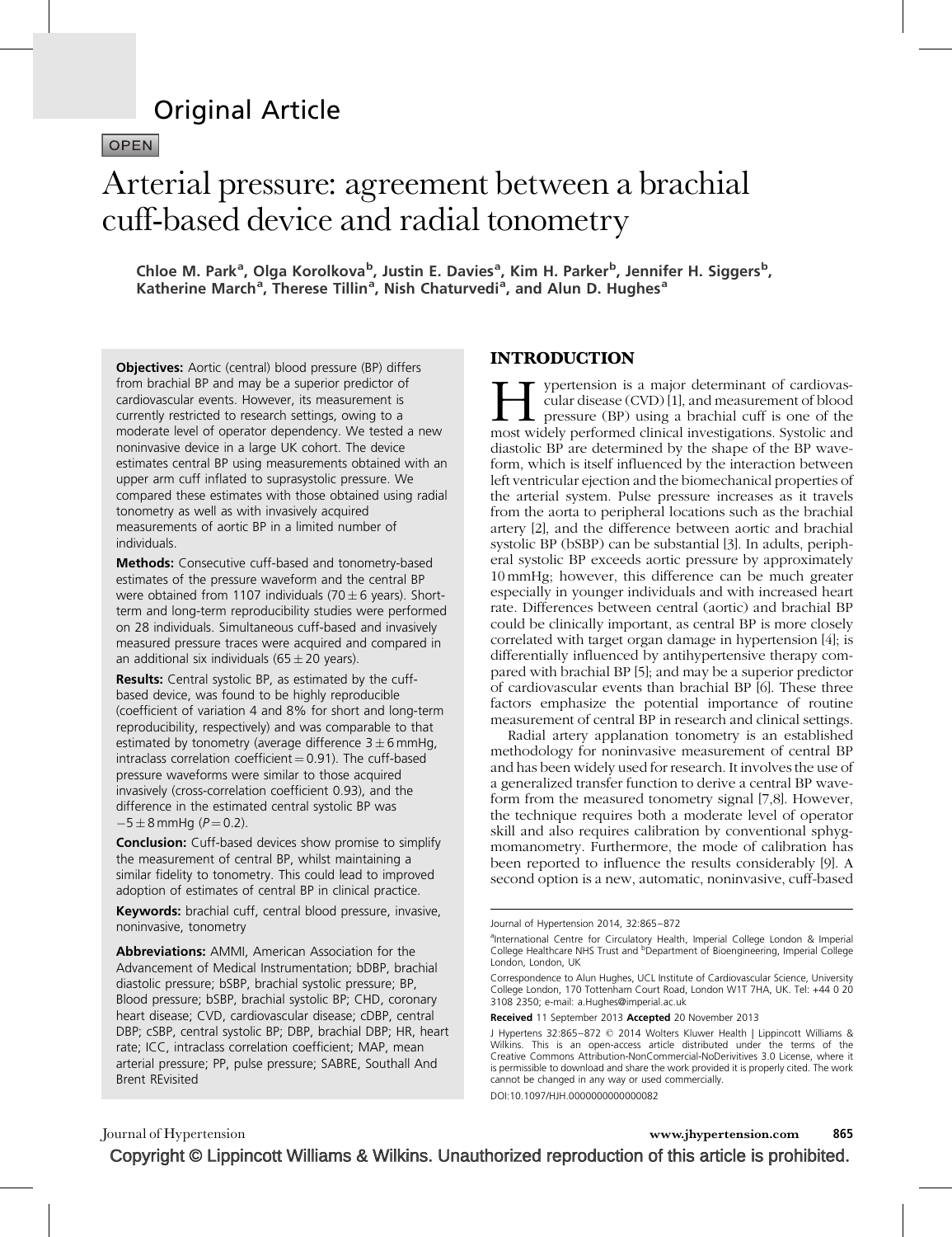BP measurement device that estimates central systolic BP (cSBP) from suprasystolic waveforms [\[10\]](#page-7-0) as part of a routine brachial BP measurement.

In this study, we compared noninvasive estimates of central BP calculated by the cuff-based device and by applanation tonometry in a multiethnic cohort of older individuals with varying levels of cardiovascular risk. In addition, we compared the cuff-based measurements against invasive measurements of central aortic BP in a small sample of patients with established disease.

## MATERIALS AND METHODS

## Participating patients

Noninvasive measurements were performed on 1107 participants aged  $70 \pm 6$  years recruited from the Southall And Brent REvisited (SABRE) study. SABRE is a large population-based tri-ethnic longitudinal study consisting of white Europeans, first-generation migrant South Asians and African-Caribbean people living in the UK. Participants were originally recruited from primary care without exclusions in 1988–1991 [\[11\],](#page-7-0) and data for the current study were collected as part of the 20-year follow-up that was conducted between June 2008 and March 2011. Approval was obtained from the local research ethics committee, and all participants gave written informed consent. The study adheres to the principles of the Declaration of Helsinki.

## Preliminary clinical assessment

All participants fasted overnight and refrained from taking any medication on the morning of their visit to the clinic. A questionnaire was completed, which detailed health behaviours, medical history and medication. Height, weight and waist circumference were measured, as previously described [\[11\].](#page-7-0) Coronary heart disease (CHD) was defined as a coronary event or revascularization identified by medical record review, and adjudicated by an independent committee. Fasting blood plasma and serum samples were taken for biochemical analysis and those without known diabetes also had an oral glucose tolerance test (OGTT) performed. Diabetes was defined according to the 1999 WHO guidelines [\[12\]](#page-7-0), and hypertension was defined as physician-diagnosed hypertension or participant-reported hypertension accompanied by receipt of BP-lowering medication.

## Noninvasive estimates of central blood pressure

Participants rested in a sitting position in a quiet, dark, temperature-controlled room for at least 10 min prior to measurements. We performed two noninvasive measurements of pressure (in the left brachial and radial arteries). For these, we used a cuff-based device (Pulsecor R6.5; Auckland, New Zealand) and a tonometry-based device (SphygmoCor; AtCor, Sydney, Australia).

A variety of different cuff sizes were available to use with the cuff-based device. Arm circumference was measured prior to choosing which cuff to use according to the British Society of Hypertension guidelines. The cuff-based device was calibrated by recording BP in the brachial artery using oscillometry employing a British Society of Hypertension validated algorithm [\[13\]](#page-7-0); details about the device and algorithms have been published [\[10\]](#page-7-0). The cuff was then deflated for 3–5 s, and reinflated to nearly 30 mmHg above the recorded brachial systolic pressure (i.e. suprasystolic pressure), to occlude the brachial artery. The resulting wideband suprasystolic cuff pressure signals were recorded for 10 s (approximately two respiratory cycles) before cuff deflation. The device calculated central BP measurements from the ensemble-averaged suprasystolic brachial cuff waveforms calibrated to brachial BP as described previously [\[10,14\]](#page-7-0).

SphygmoCor measurements were acquired immediately after taking the Pulsecor measurements, according to the manufacturer's instructions. First, calibration was performed using the measurements of BP acquired by the cuff device. Two different calibration schemes were used: bSBP and brachial diastolic BP (bDBP); and calibration using brachial mean arterial pressure (MAP) and bDBP, where  $MAP = bDBP + (0.4 * pulse pressure)$ , as described by Bos et al. [\[15\]](#page-7-0). The SphygmoCor device is a hand-held tonometer with a strain gauge pressure sensor; it was used to applanate the left radial artery and record pressure waveforms over at least six cardiac cycles. Central BP was calculated using the manufacturer's software, which employs a generalized transfer function.

## Repeatability and reproducibility of cuff-based estimates of central blood pressure

Short-term repeatability data for the cuff-based device was collected on 28 volunteers average age  $53 \pm 20$  years (20 men) by recording two measurements 5–10 min apart on the same day. Long-term reproducibility was performed on a different set of 28 individuals, average age  $71 \pm 5$  years (23 men): measurements were repeated on two occasions that were separated by an interval of approximately 1 month.

## Comparison with invasive central blood presure measurements

In the invasive study, six patients (four men, aged  $65 \pm 20$ years) undergoing diagnostic catheterization procedures in the Cardiac Catheterization Unit, Hammersmith Hospital, London, UK, participated. The protocol was approved by the local research ethics committee, met with the requirements of the Research Governance Framework and all participating patients gave informed consent.

Invasive and noninvasive central BP was measured simultaneously over a period of seven to 10 cardiac cycles. Noninvasive estimates of central BP were derived using the Pulsecor device, as described previously. Invasive ascending aortic pressure measurements were recorded using a high-fidelity pressure wire (Combowire XT Guidewire; Volcano Europe BVBA, Brussels, Belgium), which was calibrated prior to each measurement. The raw data were passed from the transducer into a Wavemap console in which the analogue signal was converted into a digital signal by a 12-bit analogue-to-digital converter. Aortic pressure signals were processed off-line using custom-written software in Matlab (The MathWorks Inc., Natick, Massachusetts, USA), and seven to 10 cycles were analysed. The beats in the invasively measured pressure

866 www.jhypertension.com **Volume 32 • Number 4 • April 2014**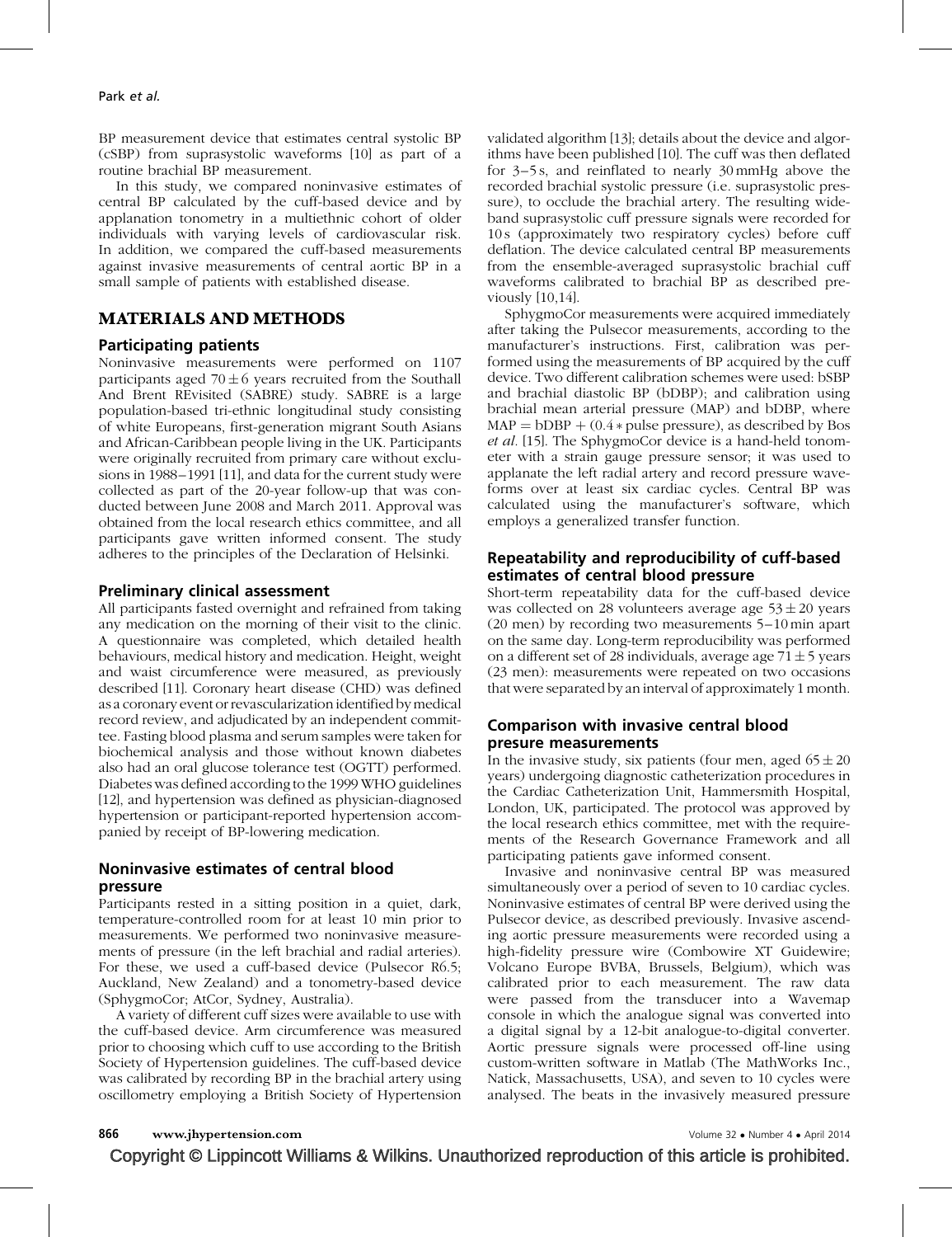corresponding to the beats used to calculate the cuff-based pressure were identified and ensemble averaged off-line. The form factor for both waveforms was calculated for each patient as form factor  $=$  (MAP – bDBP)/pulse pressure [\[16\].](#page-7-0)

#### Statistical analysis

Statistical analyses were performed using Stata 12.0 (StataCorp, College Station, Texas, USA). All numerical measurements are reported as mean  $\pm$  SD. The data were examined for skewness and were log-transformed if necessary: the repeatability and reproducibility of data from the brachial cuff-based device, comparison of cuffbased and tonometry-based central BP estimates, and comparison of cuff-based estimate vs. invasive pressures were each performed using Bland–Altman analysis [\[17\].](#page-7-0) Repeatability and reproducibility were also assessed using the within-individual coefficient of variation. Comparisons of cSBP measured by the two devices were also assessed using intraclass correlation coefficients (ICCs). Comparisons of cSBP estimated by the two noninvasive devices in subgroups stratified by age, ethnicity, diabetes, hypertension, CHD and type of antihypertensive medication (in those with known hypertension) were made using Student's t-test or analysis of variance (ANOVA) as appropriate. Agreement between the waveforms of the ensemble averages of the invasively measured pressures and cuffbased measurements was determined by the cross-correlation coefficient calculated over the cardiac cycle for each

patient. A P-value of less than 0.05 was considered statistically significant.

## RESULTS

### Cuff-based device repeatability and long-term reproducibility

The difference between the two estimates of the cSBP taken 5–10 min apart was  $1 \pm 4$  mmHg and that of the cDBP was  $0 \pm 4$  mmHg (Fig. 1a, b). The intraobserver coefficient of variability was 4% for bSBP and 5% for bDBP, 4% for cSBP and 5% for cDBP.

The average difference between the two estimates taken 1 month apart was  $0 \pm 11$  mmHg for cSBP and  $2 \pm 11$  mmHg for cDBP (Fig. 1c, d). The coefficient of variability was 7% for bSBP and 8% for bDBP and 8% for cSBP and 13% for cDBP.

## Comparison of cuff-based and tonometry-based central blood pressure estimates

The characteristics of the 1107 participants in the noninvasive study are presented in Table 1. Average resting brachial BP was 142/84 mmHg and 67% of participants were taking antihypertensive therapy. Comparison of the cSBP estimated using the tonometer (calibrated with the bSBP and bDBP) and the cuff-based device revealed that the cSBP was  $3 \pm 6$  mmHg higher when measured using the cuff-based device (Table 2, Fig. 2a). This value is within the American Association for the Advancement of Medical



FIGURE 1 Comparison of the repeatability and reproducibility of central systolic (cSBP) and diastolic (cDBP) pressure obtained using the cuff-based device. (a) repeatability of cSBP; (b) repeatability of cDBP; (c) reproducibility of cSBP; (d) reproducibility of cDBP.

Journal of Hypertension www.jhypertension.com 867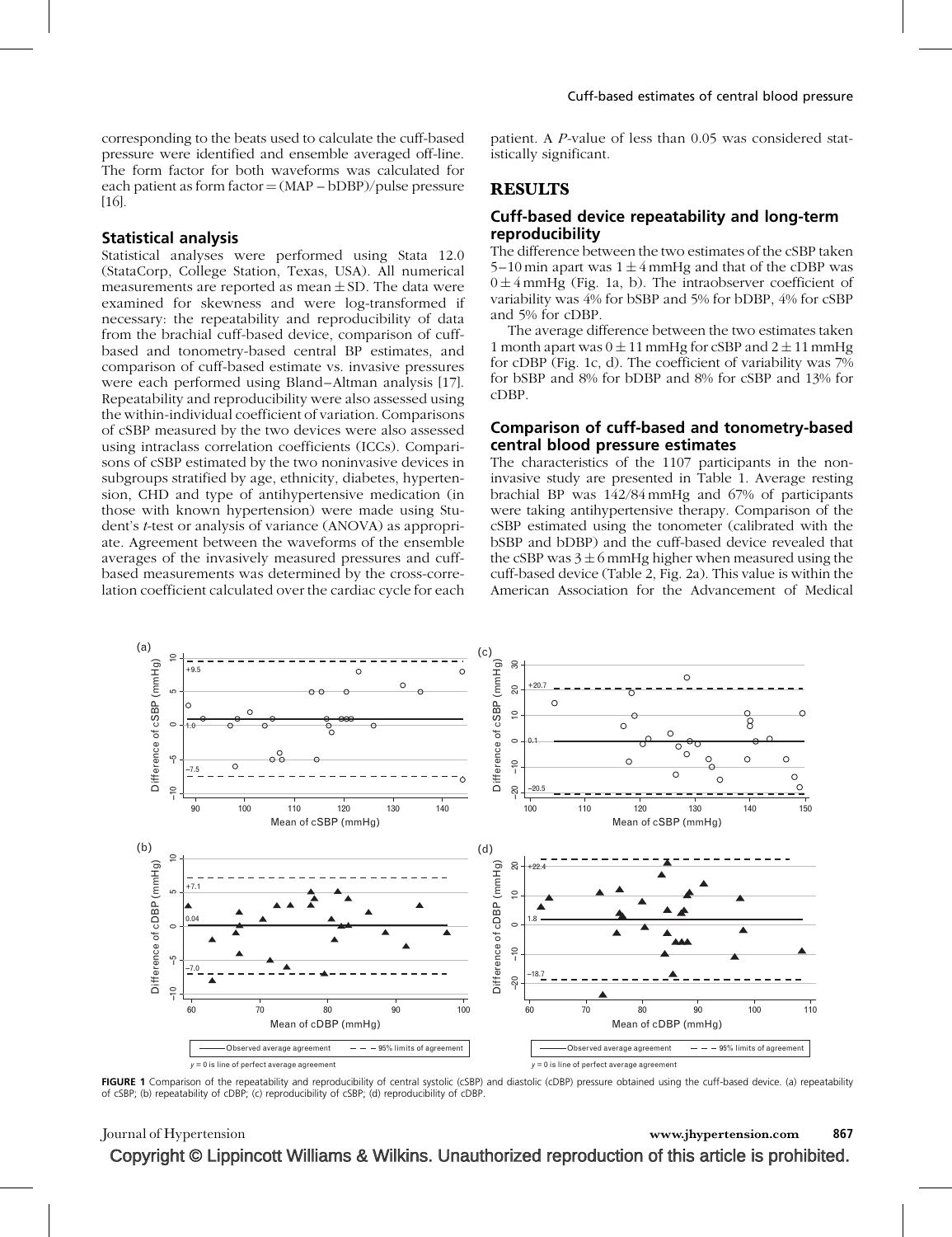TABLE 1. Characteristic of participants in noninvasive study  $(n = 1107)$ 

| Value                      |
|----------------------------|
| 840 (76)                   |
| $70 + 6$                   |
| 520 (47)/396 (36)/191 (17) |
| $168 + 9$                  |
| $77.2 + 14.1$              |
| $27.4 + 4.5$               |
| $98.4 + 11.7$              |
| $142 + 16$                 |
| $84 + 10$                  |
| $68 + 2$                   |
| 739 (67)                   |
| 271 (25)                   |
| 342 (31)                   |
|                            |

Data are mean  $+$  SD or n (%). CHD, diagnosed coronary heart disease.

Instrumentation (AAMI) standards (mean <5 mmHg, or SD <8 mmHg). The cDBP did not differ between the two noninvasive devices (Table 2, Fig. 2b). When the tonometer was calibrated using the MAP and bDBP, the cuff-based estimates of cSBP were  $5 \pm 8$  mmHg lower than tonometry estimates (Table 2, Fig. 3).

## Stratified comparison of cuff-based and tonometry-based central blood pressure estimates

A more detailed assessment of the comparability of the estimates of the cSBP obtained using the two noninvasive devices was achieved by stratifying the patients according to their sex, age more than 69 years, ethnicity, BMI, hypertension status, diabetes status, presence of diagnosed CHD and class of antihypertensive medication. Table 3 shows that all comparisons still fell within the AAMI standards. The differences between the two devices were not significantly different when stratified by age, sex, ethnicity, obesity, hypertension and CHD (Table 3). However, there was a larger difference in the estimates of the cSBP produced by the cuff-based device and tonometry in participants with diabetes  $(P = 0.002)$  and a progressively larger difference in overweight and obese individuals  $(P = 0.003)$ . Differences between cuff-based device and tonometry in people with diabetes were similar when they were stratified into normal overweight or obese categories (data not shown), suggesting that the influence of diabetes



FIGURE 2 Comparison of central systolic pressure (cSBP) obtained using the cuffbased device and tonometry calibrated using brachial systolic and diastolic pressure.

was not attributable to more obese participants in the group with diabetes.

## Comparison of noninvasive cuff-based and invasive pressure waveforms

The average resting brachial BP for the invasive study participants ( $n = 6$ , 67% men) was 126/82 mmHg. Figure 4a shows the ensemble average of the invasively measured pressure and noninvasive pressure waveforms for one of the participants. In all patients, the cSBP tended to be higher, whereas the cDBP was significantly lower in invasive than in noninvasive measurements. Figure 4b shows

#### TABLE 2. Comparison of noninvasive central blood pressure measurements ( $n = 1107$ )

|                   | Cuff-tonometry (calibration using bSBP and bDBP) |                                                                                   |                        |      |                     | Cuff-tonometry (calibration using MAP and bDBP) |                        |            |
|-------------------|--------------------------------------------------|-----------------------------------------------------------------------------------|------------------------|------|---------------------|-------------------------------------------------|------------------------|------------|
| <b>Variable</b>   | Mean $\pm$ SD                                    | $\blacksquare$ Mean $_{\mathsf{diff}}$ $\pm$ SD $_{\mathsf{diff}}$ $\blacksquare$ | Limits of<br>agreement | ICC  | Mean $\pm$ SD $\pm$ | $Mean_{diff} \pm SD_{diff}$                     | Limits of<br>agreement | <b>ICC</b> |
| MAP (mmHg)        | $104 + 11$                                       | $1 + 4$                                                                           | $-7.8$                 | 0.94 | $107 + 11$          | $-2+3$                                          | $-7.3$                 | 0.95       |
| cDBP (mmHg)       | $85 \pm 10$                                      | $0 + 2$                                                                           | $-4.5$                 | 0.98 | $85 + 10$           | $0 + 2$                                         | $-3.4$                 | 0.99       |
| cSBP (mmHg)       | $132 + 16$                                       | $3 + 6$                                                                           | $-8.14$                | 0.91 | $141 + 17$          | $-5+8$                                          | $-20.10$               | 0.85       |
| Central PP (mmHg) | $48 \pm 13$                                      | $2 \pm 5$                                                                         | $-8.11$                | 0.88 | $56 + 16$           | $-5+9$                                          | $-22.11$               | 0.77       |

All data are presented as mean  $\pm$  SD, mean difference  $\pm$  SD of difference (Mean<sub>diff</sub>  $\pm$  SD<sub>diff</sub>) and limits of agreement and intraclass correlation coefficients (ICC). cDBP, central diastolic pressure; cSBP, central systolic pressure; MAP, mean arterial pressure; PP, pulse pressure.

#### 868 www.jhypertension.com **Volume 32 • Number 4 • April 2014**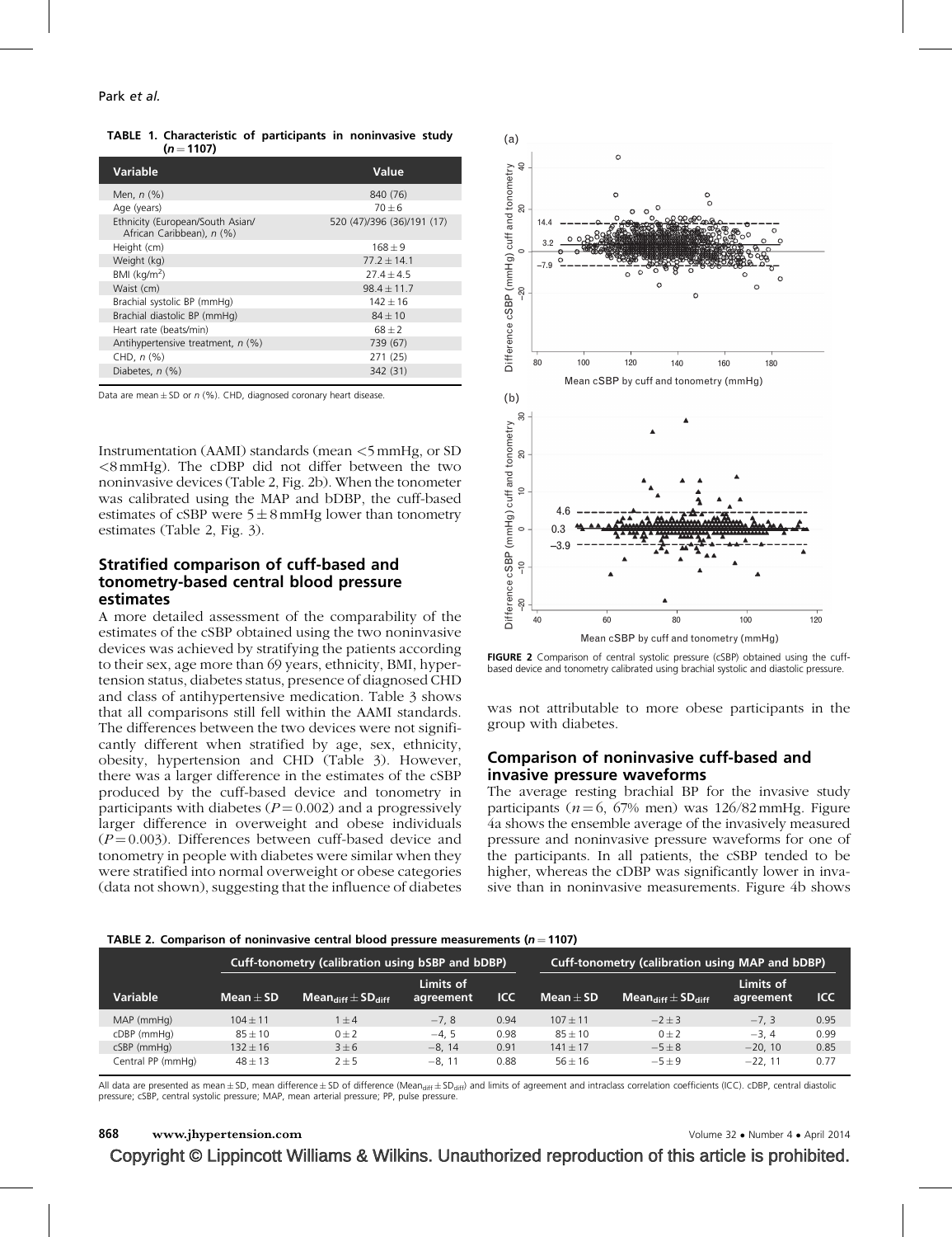

FIGURE 3 Comparison of central systolic pressure (cSBP) obtained using the cuffbased device and tonometry calibrated using brachial mean and diastolic pressure.

the normalized pressure waveforms obtained from the same patient. In this case, the noninvasively acquired cuff-based pressure waveforms correlated closely with the normalized invasively acquired waveform with a cross-correlation coefficient of 0.93.

The average difference between the invasively and noninvasively estimated cSBP was  $-5 \pm 8$  mmHg ( $P = 0.2$ ; Table 4), while that for cDBP was  $8 \pm 3$  mmHg  $(P<0.001)$ . The mean aortic pressure difference over the cardiac cycle between the noninvasive and invasively measured data was  $-\pm 3$  mmHg (P = 0.6). The average cross-correlation coefficient between noninvasive and invasive waveforms was  $0.97 \pm 0.02$ . The form factor was

lower for the noninvasively measured data  $(0.39 \pm 0.01)$ than for invasively measured data  $(0.47 \pm 0.05)$ .

#### DISCUSSION

Measurement of central BP appears to offer advantages over brachial BP for risk stratification [\[4,6\]](#page-6-0) and assessment of therapeutic efficacy [\[5\].](#page-6-0) If it is to be widely adopted in the clinic, devices that estimate central BP should be easy to operate, reproducible and accurate. Analysis of a large data set from a multiethnic population-based study provided evidence that the new cuff-based technique was easy to use, reproducible and gave similar results to applanation tonometry. In a small study, the noninvasive cuff-based device also gave acceptably accurate estimates of central pressure waveforms compared with invasive aortic measurements.

Tonometry is regarded as the 'gold standard' method for noninvasive measurement of central BP [\[4,18–20\]](#page-6-0). However, it has been well documented that, when calibrated with brachial systolic and diastolic pressures, tonometry underestimates invasively measured cSBP by nearly 4–13 mmHg [\[21–23\].](#page-7-0) Recalibration of the data using MAP and bDBP has been reported to reduce these differences [\[15\]](#page-7-0). With respect to our noninvasive study, the agreement between the cSBP estimated by the two devices was acceptable when using either bSBP/bDBP or MAP/bDBP [\[15\]](#page-7-0) to calibrate the tonometry device. These results are in agreement with those of Climie et al. [\[14\]](#page-7-0) who found a mean difference  $\pm$  standard deviation in cSBP of  $1 \pm 2$  mmHg comparing Pulsecor and Sphygmocor devices in a small

TABLE 3. Comparison of central systolic blood pressure (cSBP) measured by cuff or tonometry, stratified by sex, ethnicity, age and presence of cardiovascular disease

| <b>Stratifying factor</b>   | Difference in cSBP<br>(Cuff-tonometry), mmHg | <b>Limits of agreement</b><br>(mmHg) | P     |
|-----------------------------|----------------------------------------------|--------------------------------------|-------|
| Male                        | $3 \pm 6$                                    | $(-8, 15)$                           | 0.1   |
| Female                      | 3 ± 5                                        | $(-8, 13)$                           |       |
| European                    | $3 \pm 6$                                    | $(-9, 16)$                           | 0.8   |
| South Asian                 | 3 ± 5                                        | $(-7, 13)$                           |       |
| African Caribbean           | 3 ± 5                                        | $(-7, 13)$                           |       |
| Age                         |                                              |                                      |       |
| $\leq$ 69 years             | $3 \pm 6$                                    | $(-9, 15)$                           | 0.6   |
| $>69$ years                 | 3 ± 5                                        | $(-7, 14)$                           |       |
| No diabetes                 | $3 \pm 6$                                    | $(-8, 14)$                           | 0.002 |
| <b>Diabetes</b>             | $4 \pm 5$                                    | $(-5, 13)$                           |       |
| No Hypertension             | 3 ± 5                                        | $(-7, 13)$                           | 0.3   |
| Hypertension                | $3 \pm 6$                                    | $(-9, 15)$                           |       |
| No CHD                      | $3 \pm 6$                                    | $(-8, 15)$                           | 0.1   |
| CHD                         | $4 \pm 5$                                    | $(-6, 14)$                           |       |
| Normal weight               | 3 ± 5                                        | $(-8, 13)$                           | 0.003 |
| Overweight                  | $3 \pm 6$                                    | $(-9, 15)$                           |       |
| Obese                       | $4 \pm 5$                                    | $(-6, 15)$                           |       |
| Antihypertensive medication |                                              |                                      |       |
| No beta blocker             | $3 \pm 6$                                    | $(-9, 16)$                           | 0.5   |
| Beta blocker                | 3 ± 5                                        | $(-7, 13)$                           |       |
| No CCB                      | 3±7                                          | $(-10, 16)$                          | 0.5   |
| CCB                         | $4 \pm 5$                                    | $(-7, 14)$                           |       |
| No ARB/ACEI                 | 3 ± 5                                        | $(-7, 13)$                           | 0.1   |
| ARB/ACEI                    | $4 \pm 7$                                    | $(-9, 17)$                           |       |

Data are mean differences±SD of difference and (limits of agreement) for cuff cSBP- tonometry cSBP (calibrated using brachial systolic and diastolic pressure). Comparisons of stratified<br>groups were made using a Student's t ARB, angiotensin receptor blocker; CCB, calcium channel blocker; CHD, coronary heart disease.

## Copyright © Lippincott Williams & Wilkins. Unauthorized reproduction of this article is prohibited. Journal of Hypertension www.jhypertension.com 869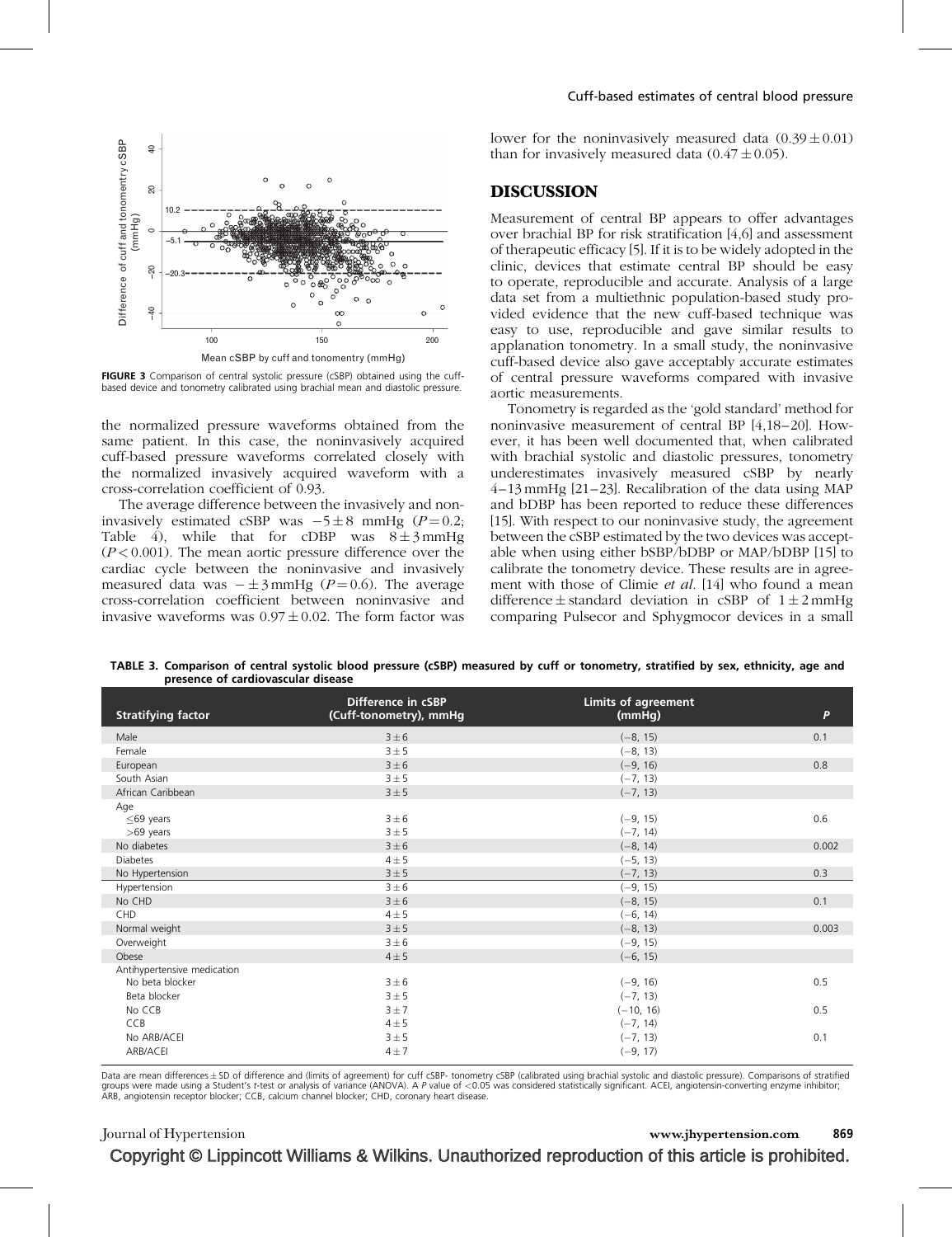

FIGURE 4 Ensemble average invasive pressure vs. cuff-based device derived central pressure. (a) Invasive aortic (red) and noninvasive (blue) central pressure waveforms acquired in the same patient. (b) Normalized pressure waveforms acquired from the same patient.

|             | <b>Noninvasive</b> | <b>Invasive</b> | Difference (noninvasive – invasive) | Þ       |
|-------------|--------------------|-----------------|-------------------------------------|---------|
| cSBP (mmHg) | $121 \pm 16$       | $126 \pm 23$    | $-5\pm8$                            | 0.2     |
| cDBP (mmHg) | $83 \pm 12$        | $75 + 10$       | $8 \pm 3$                           | < 0.001 |
| MAP (mmHg)  | $98 + 13$          | $99 + 16$       | $-1+3$                              | 0.6     |
|             |                    |                 |                                     |         |

All data are presented as mean ± SD or mean difference ± SD of the difference. cDBP, central diastolic pressure; cSBP, central systolic pressure; MAP, mean arterial pressure.

## 870 www.jhypertension.com Volume 32 · Number 4 · April 2014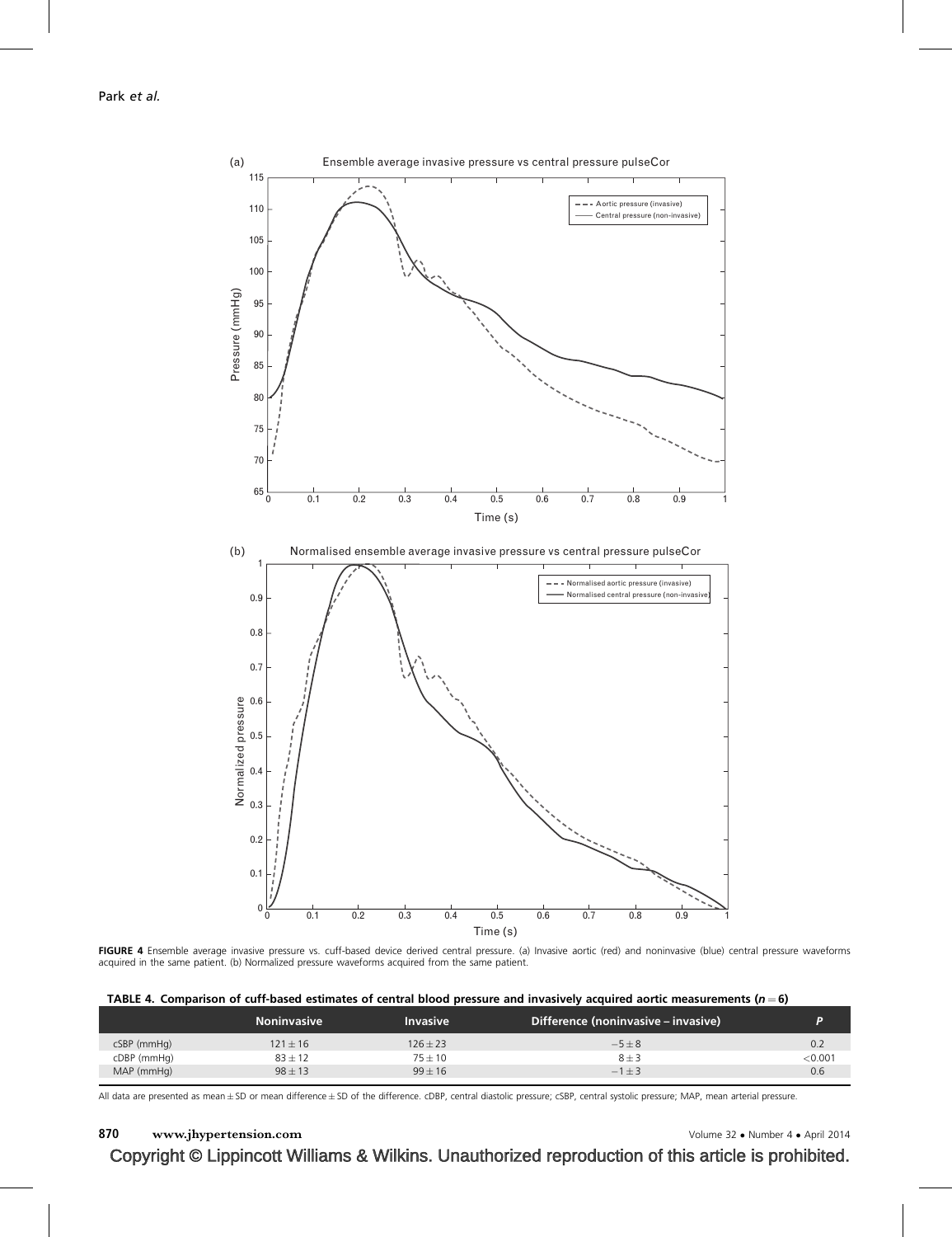<span id="page-6-0"></span>sample of younger individuals. The results of our present study stress the importance of correctly calibrating the tonometry device [\[24\]](#page-7-0), although they do not resolve the question of which calibration method is superior.

Several noninvasive devices have been designed to estimate cSBP. Such systems include a modified tonometer sensor embedded into a wrist strap (BPro), brachial oscillometric devices that incorporate the transfer function method (Mobil-O-Graph, SphygmoCor XCEL, WatchBP Office, Vicorder, CardioMon) and those that adopt an occlusive cuff 'stop-flow' approach similar to that adopted by the Pulsecor (Arteriograph). All these systems have been tested and show potential. Brachial cuff-based approaches do not require separate calibration and circumvent problems related to brachial-radial amplification. Moreover, learning to operate the device requires little additional training beyond the training in the measurement of BP. However, these devices cannot overcome the inherent inaccuracy of cuff-based techniques [\[25,26\].](#page-7-0)

This study expands on previous work by comparing noninvasively obtained pressure waveforms with aortic pressure waveforms measured invasively with high-fidelity catheters. Noninvasive estimates of cSBP were nearly 5 mmHg lower than measured aortic SBP, whereas estimated central DBP was 8 mmHg higher than aortic DBP. These findings are consistent with previous studies showing average differences of 8–18 mmHg comparing noninvasive and invasive DBP [\[25,26\]](#page-7-0). Form factors were higher for invasively measured data, although in both cases, the values were within the range (0.35–0.53) reported by Chemla et al. [\[27\]](#page-7-0) for central BP. Both the systolic upstroke and the diastolic decay of the invasively and noninvasively acquired pressure waveforms showed excellent agreement, but agreement of the waveforms around the dicrotic notch was less good. This may be a consequence of damping of the signal due to the properties of arm tissue and cuff and/ or effects due to ensemble averaging cardiac cycles with inherently variable ejection periods. Despite this limitation, the fidelity of the central pressure waveforms was acceptable.

There are several strengths to this study: it used a large population-based cohort, which included men and women of varying ethnicities, age and cardiovascular health. The agreement between the two devices remained high when stratified by age, sex, ethnicity, obesity, hypertension, diagnosed CHD and antihypertensive medication class. The largest interdevice differences were observed in participants with diabetes; however, these differences were small and still fell within the AAMI standards. A possible explanation for the increased difference in people with diabetes is that the generalized transfer function used by the tonometer to derive central BP may be less accurate in diabetes due to increased arterial stiffness/calcification. Concerns regarding inaccuracies in the transfer function for deriving central BP in patients with diabetes mellitus have been raised previously [\[28\]](#page-7-0).

A possible limitation to the noninvasive study was that the devices were not used in a randomized order. The cuff-based device was always used first to allow calibration to be performed. However, the cuff-acquired brachial BP

measurement was used to calibrate the tonometer and patients were well rested before any measurements were taken. A further limitation is the age of our cohort. We only compared the devices in older individuals; consequently, our findings may not necessarily apply to a younger population. The main limitations for the invasive study were the small number of participants and the lack of simultaneous tonometry data.

In conclusion, cSBP obtained from noninvasive cuffbased measurements of brachial pressure showed acceptable agreement with estimates based on radial tonometry. A cuff-based device requires minimal additional training and may facilitate measurement of central pressure in trials, observational studies and the clinic.

Central BP may be a superior predictor of cardiovascular events and is differentially influenced by antihypertensive therapy. We show that a brachial cuff-based device provides reliable and accurate estimates of central BP. This approach could facilitate adoption of measurement of central BP in clinical practice.

## ACKNOWLEDGEMENTS

We would like to thank the SABRE participants and SABRE team.

SABRE was funded by the Wellcome Trust (082464/2/07/ 2) and the British Heart Foundation (SP/07001/23603 and PG 08 103). O.K. received funding from the Foundation for Circulatory Health. A.H. and N.C. received support from the National Institute for Health Research (NIHR) Biomedical Research Centre based at Imperial College Healthcare NHS Trust and Imperial College London.

### Conflicts of interest

There are no conflicts of interest.

#### REFERENCES

- 1. Lewington S, Clarke R, Qizilbash N, Peto R, Collins R. Age-specific relevance of usual blood pressure to vascular mortality: a meta-analysis of individual data for one million adults in 61 prospective studies. Lancet 2002; 360:1903–1913.
- 2. Salans AH. A study of the central and peripheral arterial pressure pulse in man: correlation with simultaneously recorded electrokymograms. Circulation 1951; 4:510–521.
- 3. Pauca AL, O'Rourke MF, Kon ND. Prospective evaluation of a method for estimating ascending aortic pressure from the radial artery pressure waveform. Hypertension 2001; 38:932–937.
- 4. Roman MJ, Devereux RB, Kizer JR, Lee ET, Galloway JM, Ali T, et al. Central pressure more strongly relates to vascular disease and outcome than does brachial pressure: the Strong Heart Study. Hypertension 2007; 50:197–203.
- 5. Manisty CH, Hughes AD. Meta-analysis of the comparative effects of different classes of antihypertensive agents on brachial and central systolic blood pressure, and augmentation index. Br J Clin Pharmacol 2013; 75:79–92.
- 6. Vlachopoulos C, Aznaouridis K, O'Rourke MF, Safar ME, Baou K, Stefanadis C. Prediction of cardiovascular events and all-cause mortality with central haemodynamics: a systematic review and meta-analysis. Eur Heart J 2010; 31:1865–1871.
- 7. Karamanoglu M, O'Rourke MF, Avolio AP, Kelly RP. An analysis of the relationship between central aortic and peripheral upper limb pressure waves in man. Eur Heart J 1993; 14:160-167.
- 8. Chen C-H, Nevo E, Fetics B, Pak PH, Yin FCP, Maughan WL, et al. Estimation of central aortic pressure waveform by mathematical transformation of radical tonometry pressure: validation of generalised transfer function. Circulation 1997; 95:1827–1836.

Journal of Hypertension www.jhypertension.com 871